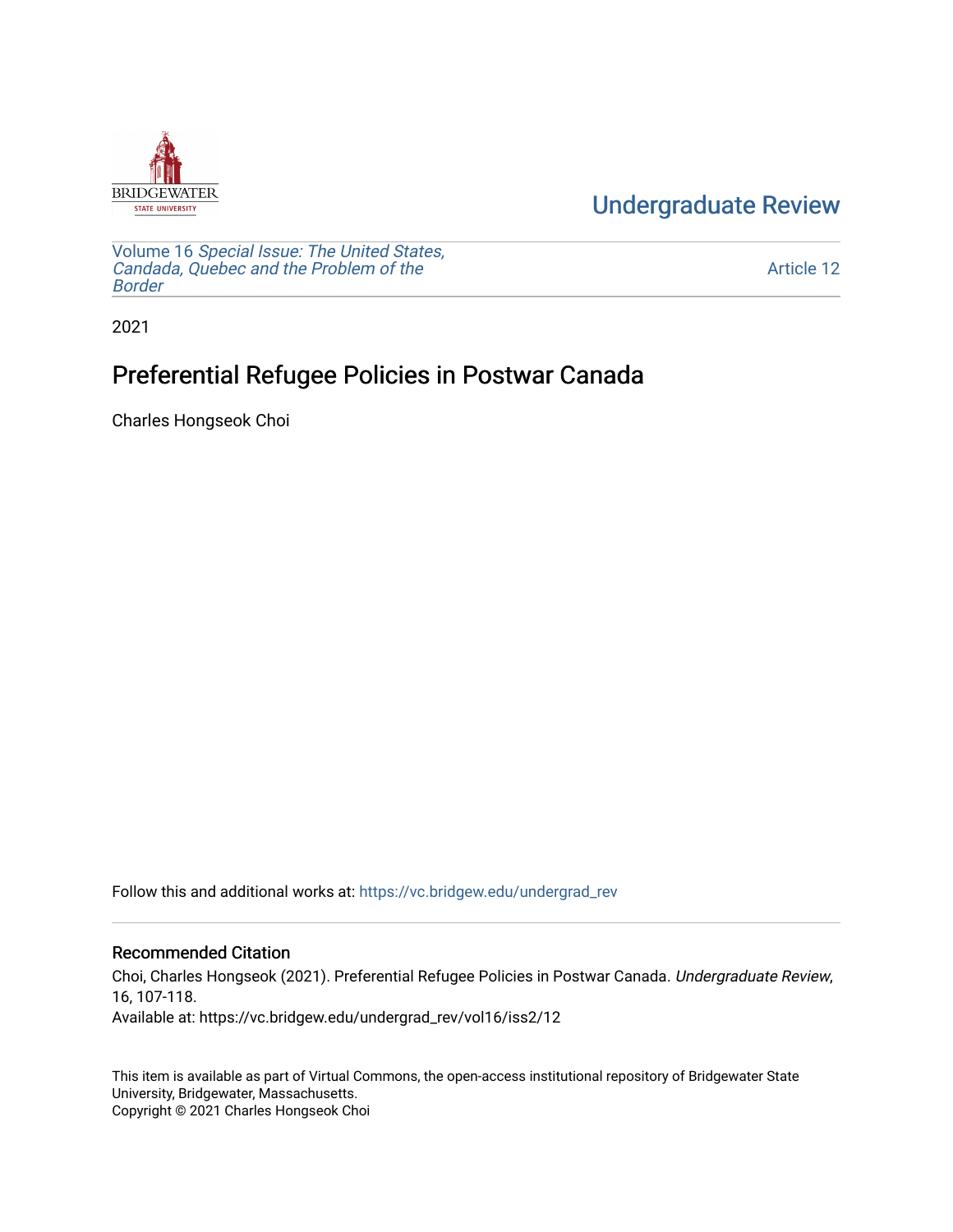# Preferential Refugee Policies in Postwar Canada

CHARLES HONGSEOK CHOI, MCGILL UNIVERSITY, MONTREAL, QUEBEC, CANADA hongseok.choi@mail.mcgill.ca

**Abstract**: Canada is widely known today to accept migrants seeking refuge, however, some groups received preferential treatment when entering Canada after the Second World War. The purpose of this study is to examine the political, economic, and social reasons behind why the Canadian government wrote preferential refugee policies for specific groups seeking refuge. Utilizing government correspondence written between 1948 and 1957 and literature that reviews the implementation of public policy and its effects, this study analyzes the motivations and factors that led to the government's policy decisions on American draft dodgers fleeing the draft, Baltic refugees fleeing Soviet repatriation and rule, and Hungarian refugees who fled communism. This reveals that the Government of Canada established preferential policies for refugees based on race, religion, and assimilationist principles. It proves that although Canada embraces multiculturalism and humanitarian refugee policies today, in its past, it chose to selectively accept refugees and provide preferential avenues for refugees seeking safety in Canada.

**Keywords**: multiculturalism, refugees, Canadian immigration, refugee policy, public policy

Canada has long been considered a safe haven for refugees. Its institutions, immigration laws, and citizens have historically welcomed many newcomers with open arms. However, from the onset of the twentieth century, race and political beliefs guided the federal government in its choice of refugees. Refugees from preferred countries that had Canadian public support and positive perceptions toward them bypassed standard procedures and were permitted entry, while refugees coming from countries perceived as less desirable were subject to stricter refugee policies. In light of this, this article asks: what factors led Canada to enact exceptional policy for specific refugees? It proposes that race, political and economic factors, and local organizations influenced the government to bypass standard procedures for refugees among specific groups. This claim will be supported by three case studies: draft dodgers from the United States of America, Baltic refugees fleeing Soviet annexation, and Hungarian refugees arriving after the Hungarian Revolution of 1956. Draft dodgers sought refuge in Canada as they fled the draft into the American forces at war in Vietnam. Baltic refugees, facing Soviet threat and repatriation took it upon themselves to arrive in Canada by boat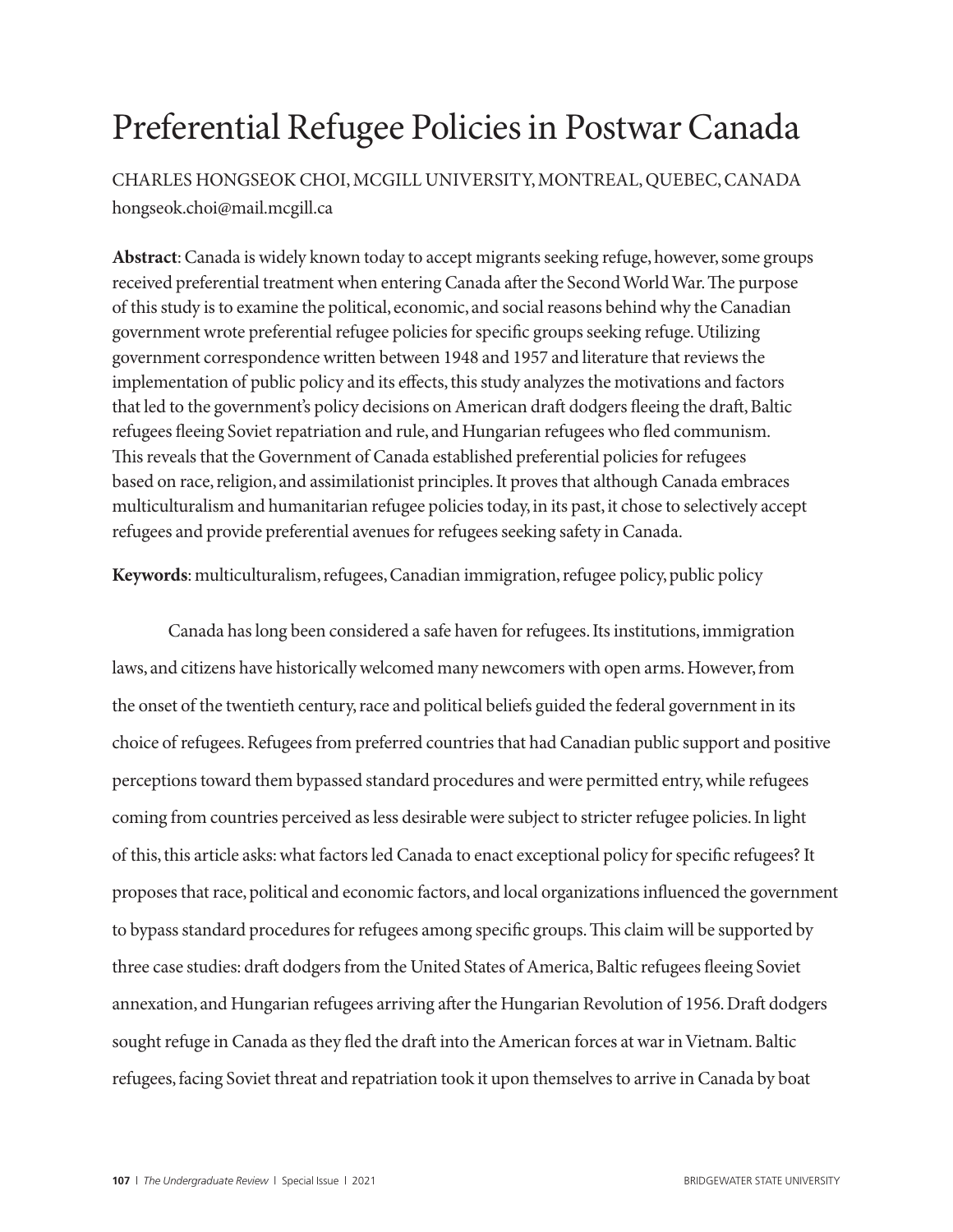without proper papers. Hungarian refugees largely took refuge in neighboring Austria but as Austria could not support them, Canada intervened and took in the Hungarian refugees.

## **Draft Dodgers of the Vietnam War**

America held a draft lottery for Vietnam in 1969 and though the US appealed to Canada for help, Canada refused to join the war. With Canada's neutrality and lack of extradition agreement with the US, some American men who did not want to serve in the war sought refuge in Canada. Once in Canada, it was very hard to tell if one was an American draft dodger. Draft dodgers arriving in Canada were invisible refugees as they were white, had similar customs and practices, and spoke the English language; thus they fit into Canadian society very easily.

Political belief and the desire of the government influenced preferential policy for American draft dodgers. In the 1960s, Canadian nationalism grew and attempted to differentiate itself from the USA.<sup>1</sup> This sentiment led to the protest against the growing influence of foreign corporations, especially American corporations operating branch plants in Canada. It also led to a growing influence on Canadians wanting to separate and distance themselves from American ideologies, policies, and beliefs. When the USA called on Canada to aid in the war, Canada refused conscription and allowed only volunteer troops to go to Vietnam. Increasingly, Canada began establishing its policies and differentiating itself from the USA. While at the beginning of the draft, the government deported some draft dodgers, after a series of modifications to immigration policies, this changed. On 22 May 1969, the Minister of Manpower and Immigration, Allan MacEachen declared that border agents would not ask about or require military status even if the individual at a port-ofentry voluntarily provided the information. Without explicitly mentioning draft dodgers, the Minister declared that if individuals entered Canada under the then-current requirements for entry, anyone, including the draft dodgers, could enter.<sup>2</sup> The rise of Canadian nationalism and the aim to differentiate Canada from the USA shaped Canadian immigration policy to support the entry of draft dodgers into Canada.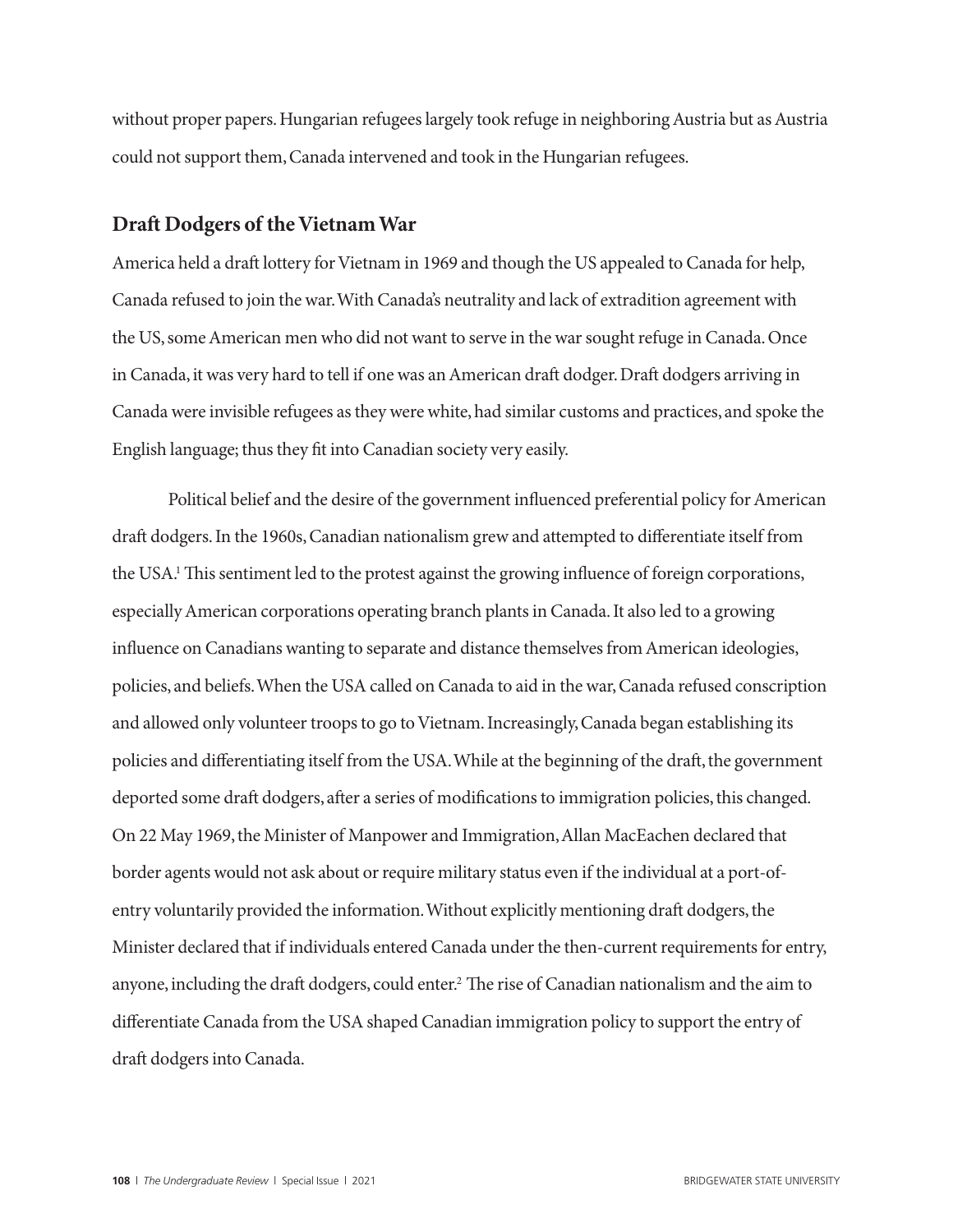Draft dodgers also benefited from the economic goals of the Canadian government. During the late 1960s, Canada had an increasing labor shortage rate: in 1966, it was 3% to 4% and in 1969, it was 5% to 6%.<sup>3</sup> Canada lacked skilled laborers in the workforce, therefore, the Department of Immigration proposed to create a preferential treatment policy for American immigrants entering Canada.4 The government favored American immigrants because they spoke English and had a similar culture. This preferential treatment also made its way into Canadian immigration policy. Draft dodgers fulfilled the education, work experience, and language requirements of the points system. Their prior postsecondary education from the US meant that they would not need to undergo further training and delay their entry into the workforce and their young age meant that they would contribute to the Canadian economy for a longer duration.<sup>5</sup> In addition, many draft dodgers also did not have families because of their young age and could focus on working. As draft dodgers were invisible immigrants, they integrated easily into the Canadian workplace.

Local organizations in Canada played an important role in assisting American draft dodgers to come to Canada. Their actions also persuaded additional American young men drafted who had thought of seeking refuge in Canada to act on that thought. Almost all the major cities in Canada had support organizations in place, namely the Vancouver Committee to Aid American War Objectors (VCAAWO), the Toronto American Exiles Association, Student Union for Peace Action (SUPA), and the National Council for Universal and Unconditional Amnesty (NCUUA). These organizations assisted American draft dodgers seeking to enter Canada, finding housing and employment once in Canada, and lobbied the government for better policy and regulations that paved the way for American draft dodgers to enter Canada easily. The VCAAWO, for example, released a brief in disagreement with the government's 1966 White Paper. One of the Paper's policies, which prohibited the entry of "fugitives from justice," did not sit well with the organization. The VCAAWO believed that this clause would explicitly target draft dodgers.<sup>6</sup> In addition to lobbying efforts, local organizations provided services to draft dodgers, such as immigration counseling, housing, and employment services. The organizations made sure to publicize the services offered to the draft dodgers to the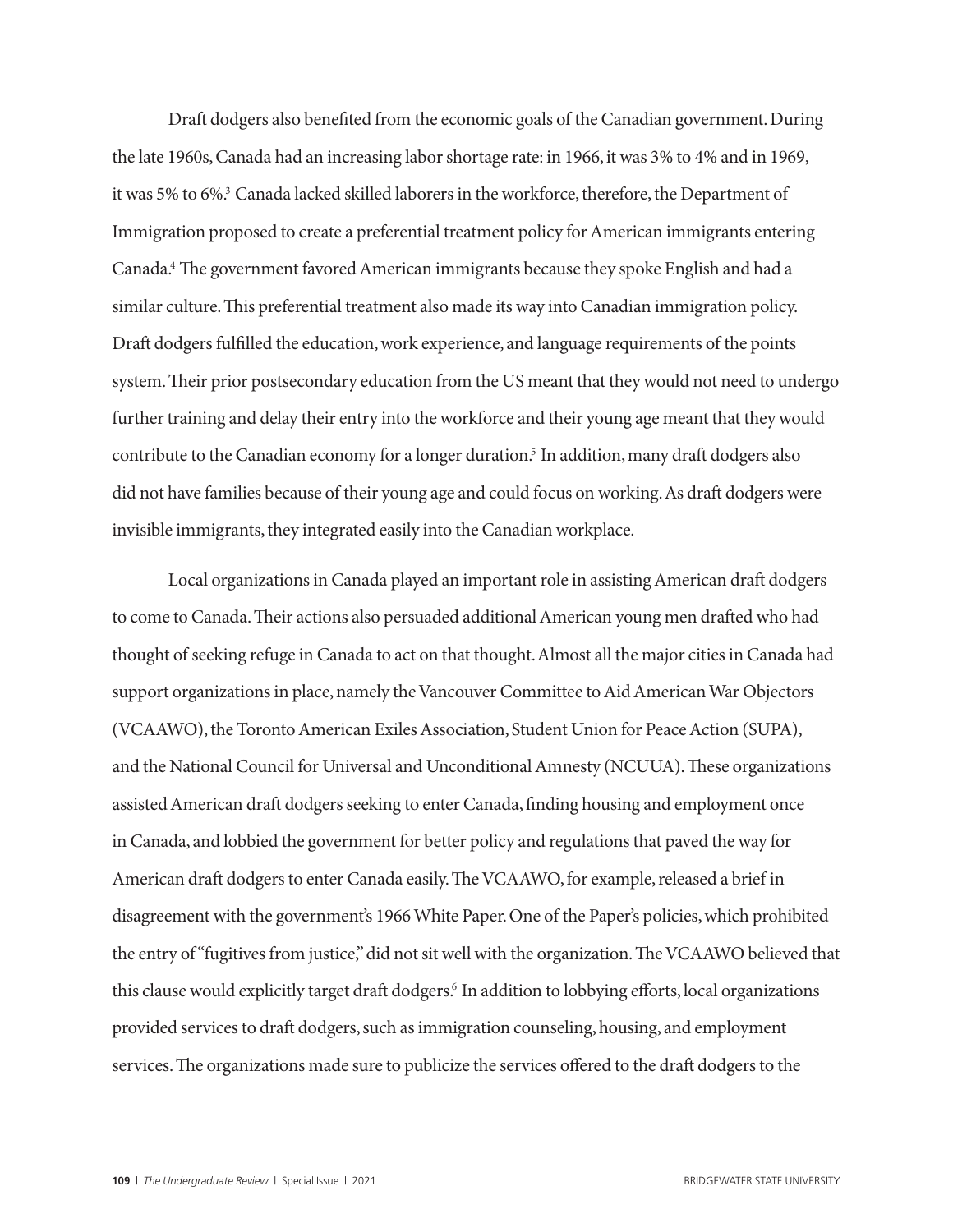American public via popular American magazines.

American draft dodgers sought refuge in Canada from the brutal and immoral idea of going to war in Vietnam. Canada was the closest country that would accept American draft dodgers and a place where draft dodgers could live a very similar lifestyle. From the Canadian government's standpoint, the arrival of American draft dodgers was beneficial to the Canadian government as Canada was in a critical shortage of laborers, especially skilled workers. Draft dodgers, most of whom had post-secondary education and could easily integrate into the Canadian workforce were ideal, if not the preferred candidates for entry into Canada and the Canadian government made sure that government policies made way for their entry into Canada.

#### **Baltic Refugees after the Second World War**

Beginning in 1948, Baltic refugees came to Canada, some of whom were under threat of expatriation to the Soviet Union after the Yalta Agreement. Frustrated at the long delays in processing their applications, the refugees purchased wooden boats and fled to Canada even though the official government position was that "…no assurances can be given that persons, who come to Canada under circumstances which in effect violate the immigration regulations, will be granted a landing."7 Immigration regulations prohibited these individuals from entering Canada because Canadian officials had to process their applications in their places of residence, before arriving. Nonetheless, these refugees arrived illegally in Canada at Pier 21 in Halifax, Nova Scotia.

Once they arrived in Canada, however, the government supported the arrival of the Baltic refugees based on their race and the threat of the Cold War to these populations. Especially with Baltic refugees, the idea of the northern European race as favorable immigrants significantly influenced Canadian immigration policy. The northern European race belief held that groups in northern Europe and Canadians in the Western Hemisphere adapted to the cold climatic conditions based on Canadian geography; these conditions supposedly made northern Europeans stronger in both mental and physical capacities.8 Within the government, strong attachment to the Baltic refugees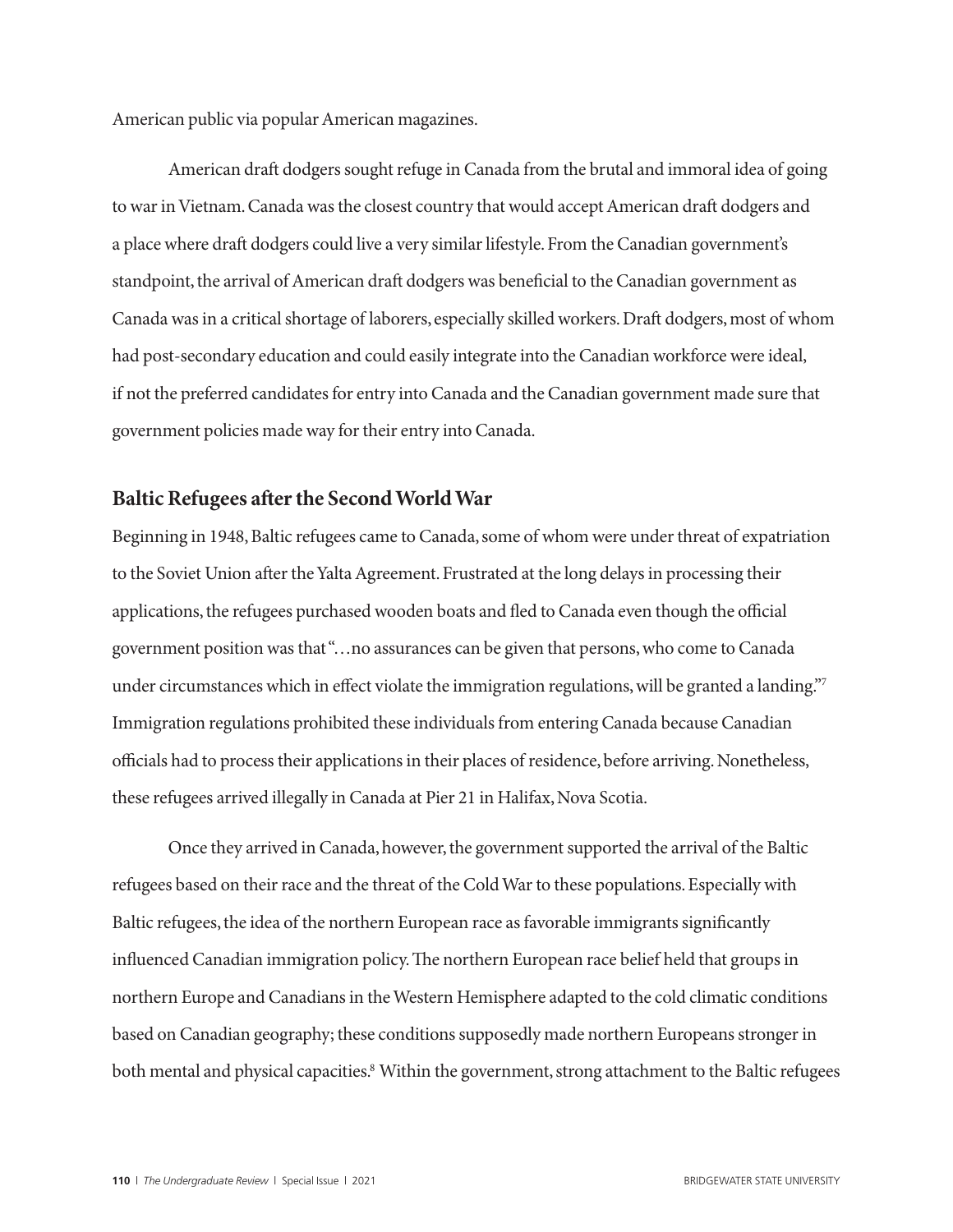through these ideologies influenced the relaxation of government policy. The Vice-Consul of the Canadian Consulate General in New York, A.E.L. Cannon, wrote, "I do not know the policy of the Immigration authorities, but it would seem to me that the Baltic immigrants would be most desirable settlers and would become easily acclimatized to Canadian conditions."9

The Canadian government also used Baltic refugees as a mechanism in the fight against Communism. Sweden had a history of forcefully repatriating hundreds of Baltic refugees back to the Soviet Union. Individuals within the government believed that they could use Baltic refugees as a tool against Communism. One Canadian immigration officer in Sweden wrote to the immigration department in Ottawa, explicitly claiming that "In my opinion, Canada will never be sorry for taking Baltic people as every last one of them are the best advertisement we will get in our country against Communism."10 Accepting Baltic refugees, who were threatened with forced repatriation, would show Canada's indirect success in combatting the growing influence of the Soviet Union's communism, sparked in the postwar era.

Many of the Baltic refugees were well-educated people. Before the war, the Baltic people's commercial probity, well-educated status, and skilled workforce were widely known in Europe.<sup>11</sup> This was a favorable aspect for Canadian immigration officials looking for desirable immigrants who fell under the categories of "General Labourers, Cabinet Makers, Domestics, nurses and nurses' aides, unattached single farm workers, farming families, stonemasons, bricklayers, plasterers, and families who can transfer \$2 000."12 While in Sweden, Baltic refugees who had been professionals took employment as manual laborers. Therefore, upon arrival in Canada, they made excellent immigration candidates, as there was an abundance of manufacturing work in Canada. Because of this, it was easy for immigration officials to help Baltic refugees find work in Canada. In the example of Estonian refugees in Canada, the government paired 60 Estonian men with a company in Rolphton, Ontario, at a hydro-electric power construction site. Previously, the Estonian men held professional occupations, among them a "physician, a senior army officer, a judge, an economist, an architect, a lawyer." Nonetheless, it was reported that they adapted well to manual labor roles."13 The government and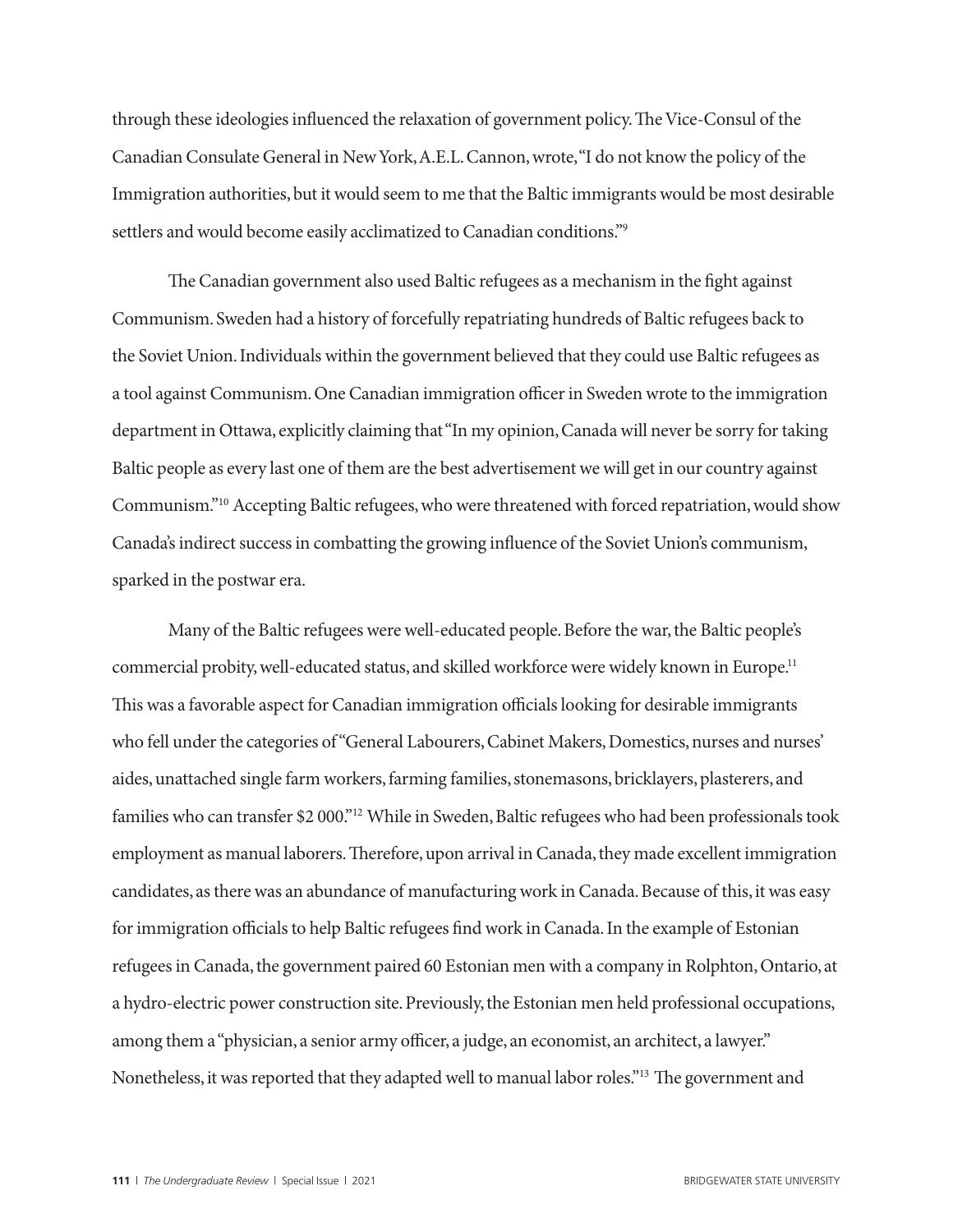employers believed that with good character, Baltic refugees were well suited to work as laborers in Canada, thereby influencing government policy to accept Baltic refugees.

Local churches in Canada also played a significant role in changing the government perception toward Baltic refugees. When the *SS Walnut* arrived in Halifax in December 1948 with undocumented refugees, the United Lutheran Church in America (ULCA) Canada Synod lobbied for the entry of the passengers. In the first of a series of letters, Pastor S.F.M. Friedrichsen of the ULCA pleaded to the government for the entry of those aboard the *SS Walnut*, explicitly mentioning that those onboard the ship were Lutherans. The Pastor supported his plea by adding that the Lutherans were good people, but desperate circumstances had led them to take the illegal route to arrive in Canada.14 Eventually, the lobbying efforts of the Church paid off as the government allowed the entry of the refugees. In addition to lobbying the government, the Lutheran Church in Canada sponsored many Estonian refugees, provided aid, and helped them find jobs once they arrived in Canada. The Canadian Lutheran World Relief organization (CLWR) also aided in painting the image of Lutherans entering Canada by boat as "hard-workers, democratic, intelligent, and loyal," hoping to create an image that fit what the government officials sought when selecting refugees – their loyalty to Canada, ability to work as laborers, and their support for democracy.15

According to immigration regulations at the time, the government should not have allowed Baltic refugees entry into Canada as they would have had to enter with already confirmed immigration papers. This practice, of course, changed with the arrival of the nine vessels with hundreds of Baltic refugees. Even with the strict immigration regulations in place, of the 987 Baltic refugees who arrived in Canada, between August 1948 and December 1949, the government denied entry to only 12 passengers. The northern European race belief and political desire to use Baltic refugees as tools against Soviet Communism guided the government in its relaxation of strict policy. The government also recognized that it could not ignore the economic benefits that Baltic refugees promised as they settled in Canada and the strong influences of the churches, therefore, led to preferential treatment and leniency of immigration policy for Baltic refugees.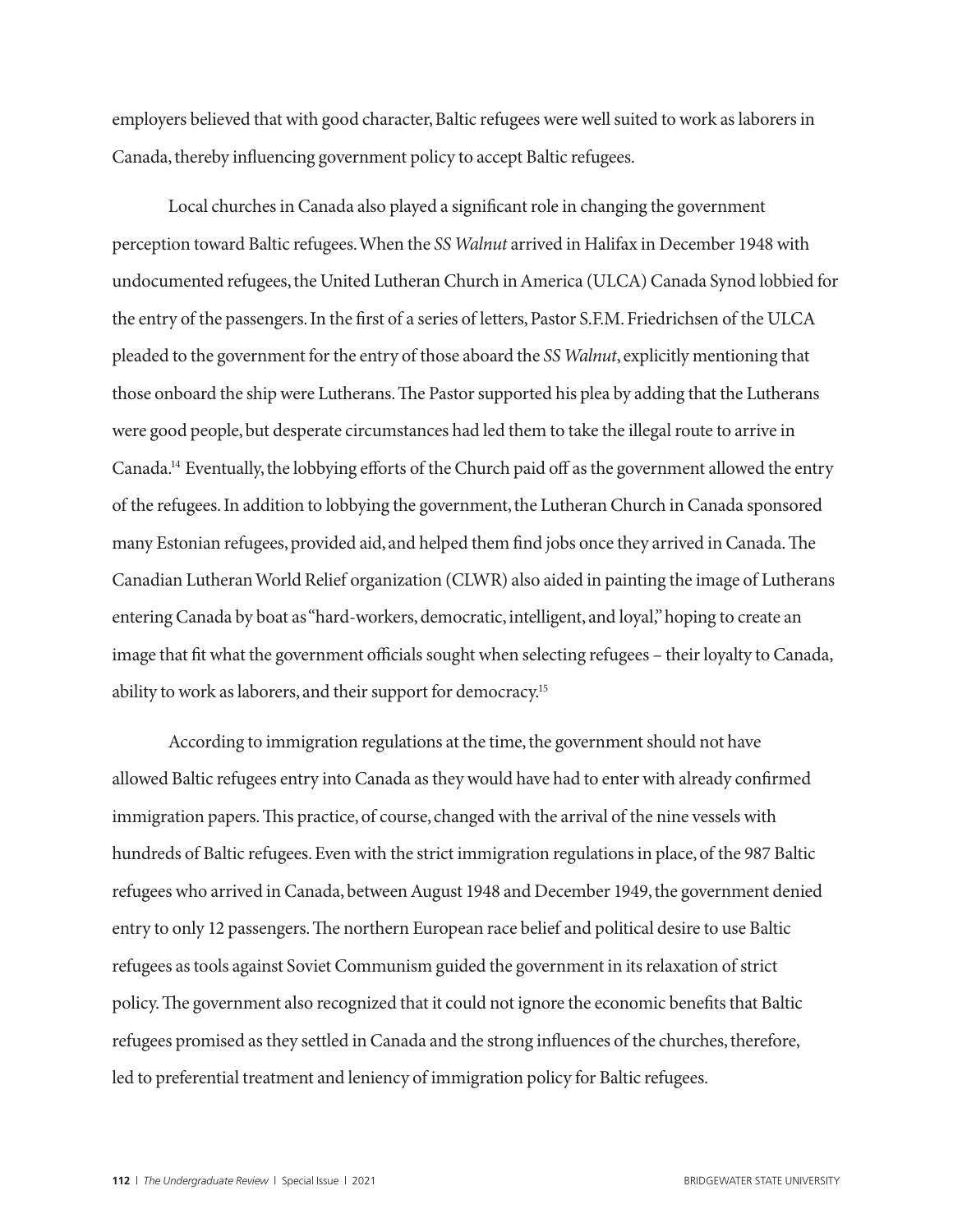#### **Hungarian Refugees after the Hungarian Revolution of 1956**

In October 1956, dissatisfied with the Communist government, Hungarian students took to the streets in protest. However, in less than a month, the Soviet forces crushed the rebellion and installed a new Soviet-influenced government.<sup>16</sup> About 200,000 Hungarians fled the country due to violence, with many arriving in Austria. With Austria overburdened with refugees and requesting assistance, the Canadian government stepped in to resettle Hungarian refugees because of the desired technical skills and the ability to use them as a tool against Communism.

While there were negative perceptions towards Central Europeans at this time, Hungarians bypassed the race question because they were considered white Europeans. Further, the fact that a majority of Hungarians were Christian reinforced the belief that Hungarians would easily integrate into Canadian society, which Canadian officials thought of as a priority for refugees.17 When Member of Provincial Parliament (MPP) in Ontario Donald Cameron MacDonald spoke about how he had brought in one Hungarian student into his home, the MPP claimed that though the student was foreign to the customs and practices in Canada, he had no problem fitting into the Canadian society.18 Integration into society plays a large role when the Canadian government decides if a refugee group is permissible in Canada. In the case of Hungarian refugees, their whiteness, similar religion, and their ability to integrate easily into Canadian society proved them as favorable refugees to Canada.

Labelled "freedom fighters," the refugees were an effective tool for the Canadian government in its fight against Communism. A letter written within the Department of External Affairs Canada mentions that the Headquarters of the World Federation of Democratic Youth was in Budapest and the use of Hungarian student refugees as "counter-propaganda" would be effective for the upcoming World Youth Festival in Moscow.19 Similarly, the American delegation to the North Atlantic Treaty Organization (NATO) thought that spreading information about the good deeds that countries, including Canada, were doing in assisting to Hungary would benefit the public's opinion of NATO, especially with the eruption of the Suez Crisis three months before and the less-than-formidable image of the international organization.20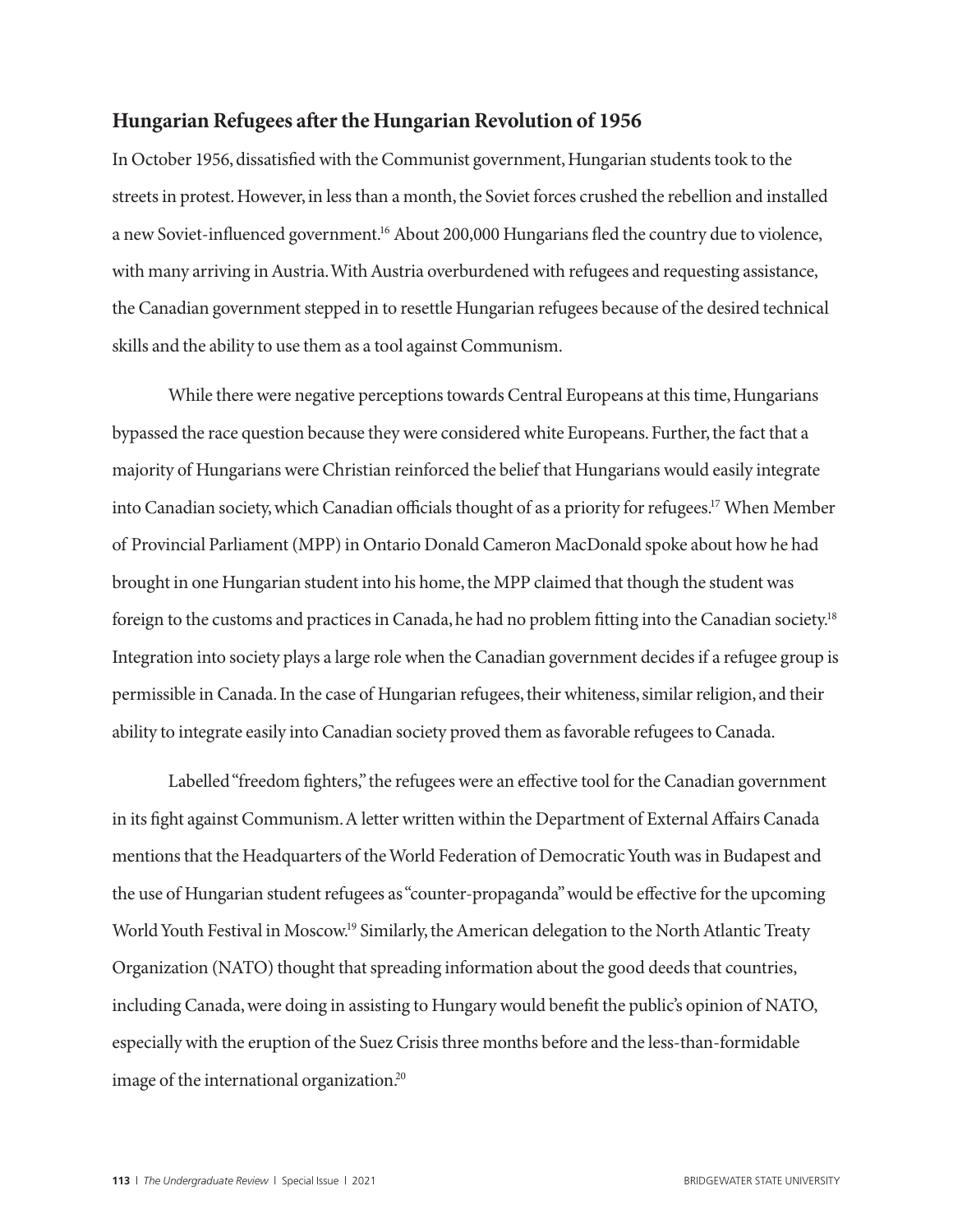Largely, the Canadian government looked at the economic benefits of the Hungarian refugees. J.W. Pickersgill, then Minister of Immigration explicitly claimed that Canada was expecting a labor shortage due to the strong postwar economy and that it desperately needed laborers to fill those vacancies.<sup>21</sup> Moreover, the strong postwar economy at the time meant that to the government, there was no reason to deny the refugees entry into Canada as laborers, thus, the motivation to search for laborers heavily influenced refugee policy during the Hungarian refugee crisis of 1956. Among Hungarian refugee applicants, 70% of the men processed were under the age of 40 and preferences were made to refugees capable of working as laborers in Canada rather than the elderly and the sick.<sup>22</sup>

The Hungarian refugee crisis was sparked by the Hungarian Revolution of 1956, a movement largely led by students, thus the refugee population included many students as well. Once the Canadian universities and government officials became aware of this, many scrambled to accommodate different faculty and students into their universities. For Canadian universities, it meant government funding as Ottawa paid for all refugee students' boarding and education, and reputable faculty from Hungary could be recruited to teach at their institutions. For government officials, it meant technical laborers who would graduate and contribute to the Canadian economy. The University of British Columbia (UBC) recruited students and faculty from Hungary's Sopron University Faculty of Forestry and permitted them to run autonomously within the UBC campus and provided degrees to Sopron students.23 UBC's support for the Sopron University's Faculty of Forestry led to financial assistance from the Powell River Logging Company.<sup>24</sup> Upon graduation from the Forestry program, students then joined the British Columbia logging industry, an industry that lacked laborers.

Canada had a vibrant postwar economy with growth seen especially in the manufacturing sector. The country, however, lacked skilled workers and unskilled laborers. To Canadian officials, the Hungarian refugee crisis was an opportunity to increase the workforce. In addition, the fact that they were white and mainly Christian and were students who fought against Communism as "freedom fighters" made them favorable refugee candidates. Moreover, universities increasingly saw Hungarian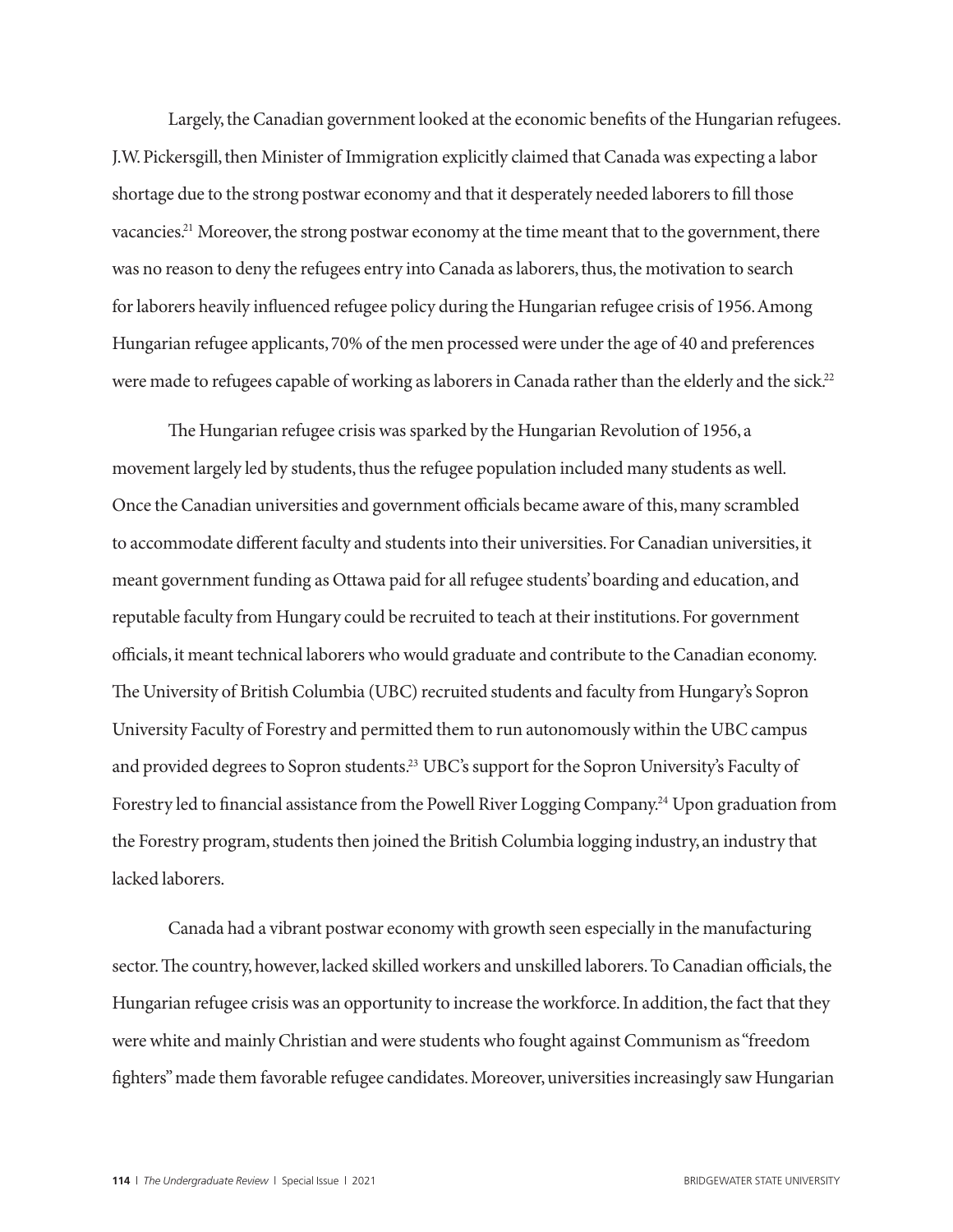refugees as an asset to their institutions. Seeing these benefits, government officials made it easier for Hungarian refugees to apply for refuge in Canada.

## **Conclusion**

The Government of Canada accepted the three groups of refugees based on political beliefs and preferential race, the economic situation, and the influence of local organizations in Canada. However, in years following the establishment of multiculturalism and rights-based liberalism in Canada, the government reversed its foreign policy to accept an increasing number of refugees and embrace humanitarianism. Nonetheless, for other refugee groups that attempted to arrive in Canada, such as the Chilean refugees, the government limited the number of refugees who could arrive in Canada because as non-white refugees who did not speak English, the government considered them as "unfavourable" refugees from "non-preferred" countries.

By contrast, American draft dodgers seeking refuge from mandatory calls to serve in the armed forces, Baltic refugees fleeing repatriation to the Soviet Union, and Hungarian refugees seeking refuge from Communism all found a place in Canada to call home, safely and easily. It was evident that the government refugee policy became relaxed when it came to preferred refugee groups. Based on the group's race, the government's political beliefs, economic desires, and the influences of local groups in Canada, preferential treatment would be given to different groups of refugees, especially those who were white, Christian, and with the skills necessary to integrate into Canadian society.



**Charles Hongseok Choi** is an undergraduate student in Canadian Studies at McGill University, Montreal, Canada.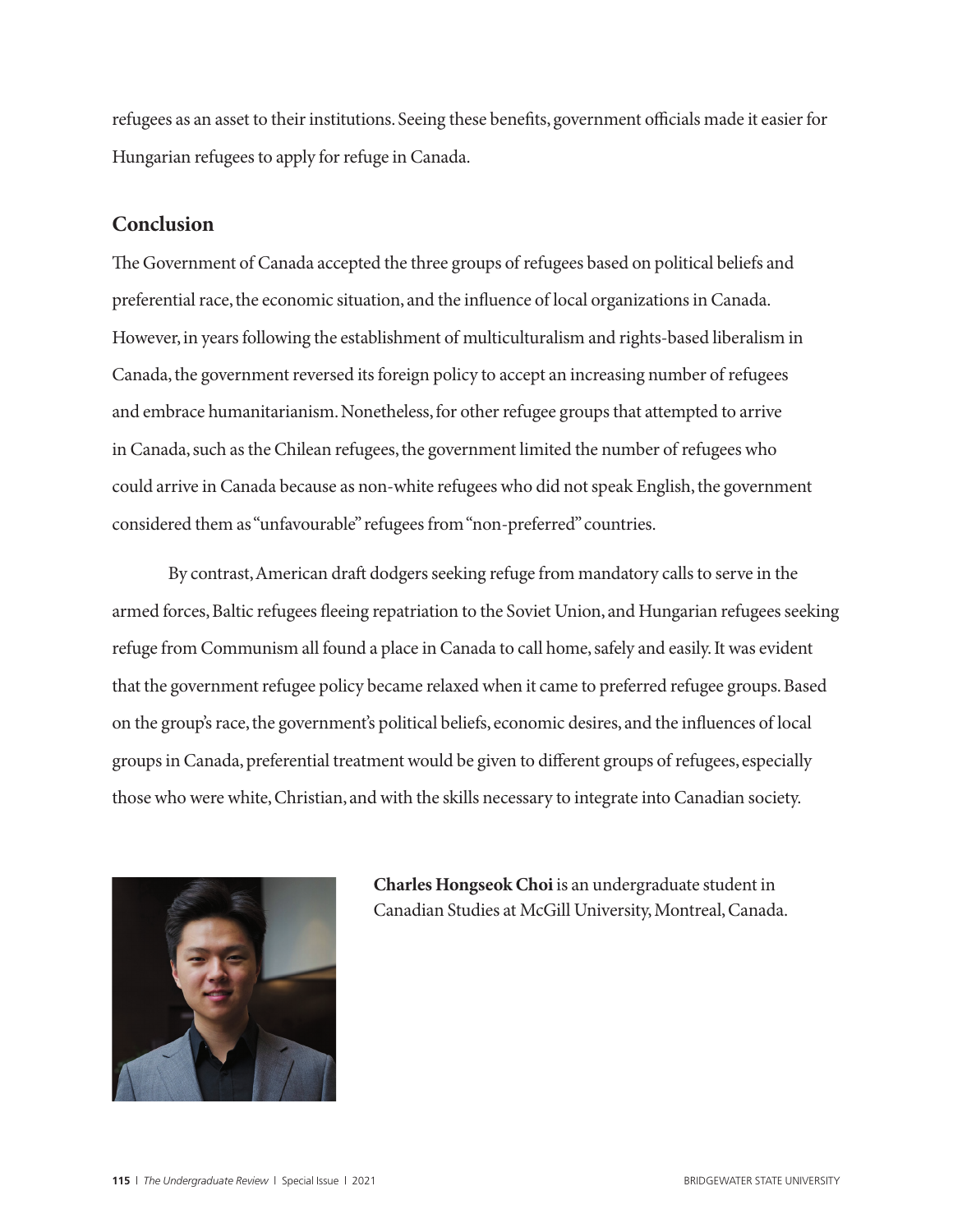#### **Notes**

- <sup>1</sup> Renée G. Kasinsky, *Refugees from Militarism: Draft-Age Americans in Canada* (Livingston, NJ: Transaction Publishers, 1976), 56.
- <sup>2</sup> Library and Archives Canada, Privy Council Office, RG 2, "Admission to Canada of Draft Dodgers and Military Deserters," volume 6340, in Cabinet Conclusions, May 15, 1969.
- <sup>3</sup> Jessica Squires, *Building Sanctuary: The Movement to Support Vietnam War Resisters in Canada*, *1965-73.* (Vancouver: UBC Press, 2013), 44.
- <sup>4</sup> Ibid., 139.
- <sup>5</sup> Valerie Knowles, *Forging Our Legacy: Canadian Citizenship and Immigration, 1900-1977* (Ottawa: Citizenship and Immigration Canada, 2000), 83-84.
- <sup>6</sup> Squires, *Building Sanctuary*, 140-41.
- Library and Archives Canada, RG.76-1-A-1, volume 668, file "Letter from M.L. Keenleyside, Deputy Minister of Mines and Resources to R.N. Bryson, Honorary Consul of Latvia" reproduction copy number C10602-4860, September 1, 1948.
- 8 Carl Berger, "The True North Strong and Free," in *Nationalism in Canada*, edited by Peter Russell (Toronto: McGraw-Hill, 1966), 5-6.
- Library and Archives Canada, RG.76-1-A-1, volume 668, file "Letter from A.E.L. Cannon, Vice Consul of The Canadian Consul-General, New York City to The Acting Under-Secretary of State for External Affairs, Ottawa" reproduction copy number C10602-4860, October 27, 1948.
- <sup>10</sup> Library and Archives Canada, RG.76-1-A-1, volume 668, file "Letter from A.A. Ewen, Officer-in-Charge, at immigration office in Stockholm, Sweden to Commissioner, Immigration Branch, Oversea Service, Ottawa" reproduction copy number C10602-4860, May 16, 1949.
- <sup>11</sup> Library and Archives Canada, "Letter from British Commission for the Baltic Provinces to Dr. J.W. Robertson, Office of the High Commissioner for Canada," September 14, 1920.
- <sup>12</sup> Ibid.
- <sup>13</sup> Karl Aun, *The Political Refugees: A History of the Estonians in Canada* (Toronto: McClelland and Stewart, 1985), 23.
- <sup>14</sup> Library and Archives Canada, RG.76-1-A-1, volume 668, file "Letter from Pastor S.F.M. Friedrichsen at The Evangelical Lutheran Immigrant Mission of the ULCA Canada Synod to H.L. Keenleyside, Deputy Minister of Mines and Resources" reproduction copy number C10602-19279, December 11, 1949.
- <sup>15</sup> Lynda Mannik, *Photography, Memory, and Refugee Identity: The Voyage of the SS Walnut, 1948* (Vancouver: UBC Press, 2013), 64.
- <sup>16</sup> Janos M. Rainer, "Chapter 1: The Hungarian Revolution of 1956: Causes, Aims, and Course of Events" in *The 1956 Hungarian Revolution: Hungarian and Canadian Perspectives*, ed. Christopher Adam, Tibor Egervari, Leslie Laczko & Judy Young (Ottawa: University of Ottawa Press, 2010).
- <sup>17</sup> Hungarian Central Statistical Office, *Hungarian Religion Statistics: Religion, Denomination*, 1920-2011.
- <sup>18</sup> Ontario, Legislative Assembly of Ontario, *Debates*, 25-3 (February 4, 1957).
- <sup>19</sup> Library and Archives Canada, "Letter from James Cross to Jim" Department of External Affairs Canada, (Ottawa), January 31, 1957.
- <sup>20</sup> Ibid.
- <sup>21</sup> Library and Archives Canada, "Letter from J.W. Pickersgill to Senator H. de M. Molson" Minister of Citizenship and Immigration, (Ottawa), February 1, 1957.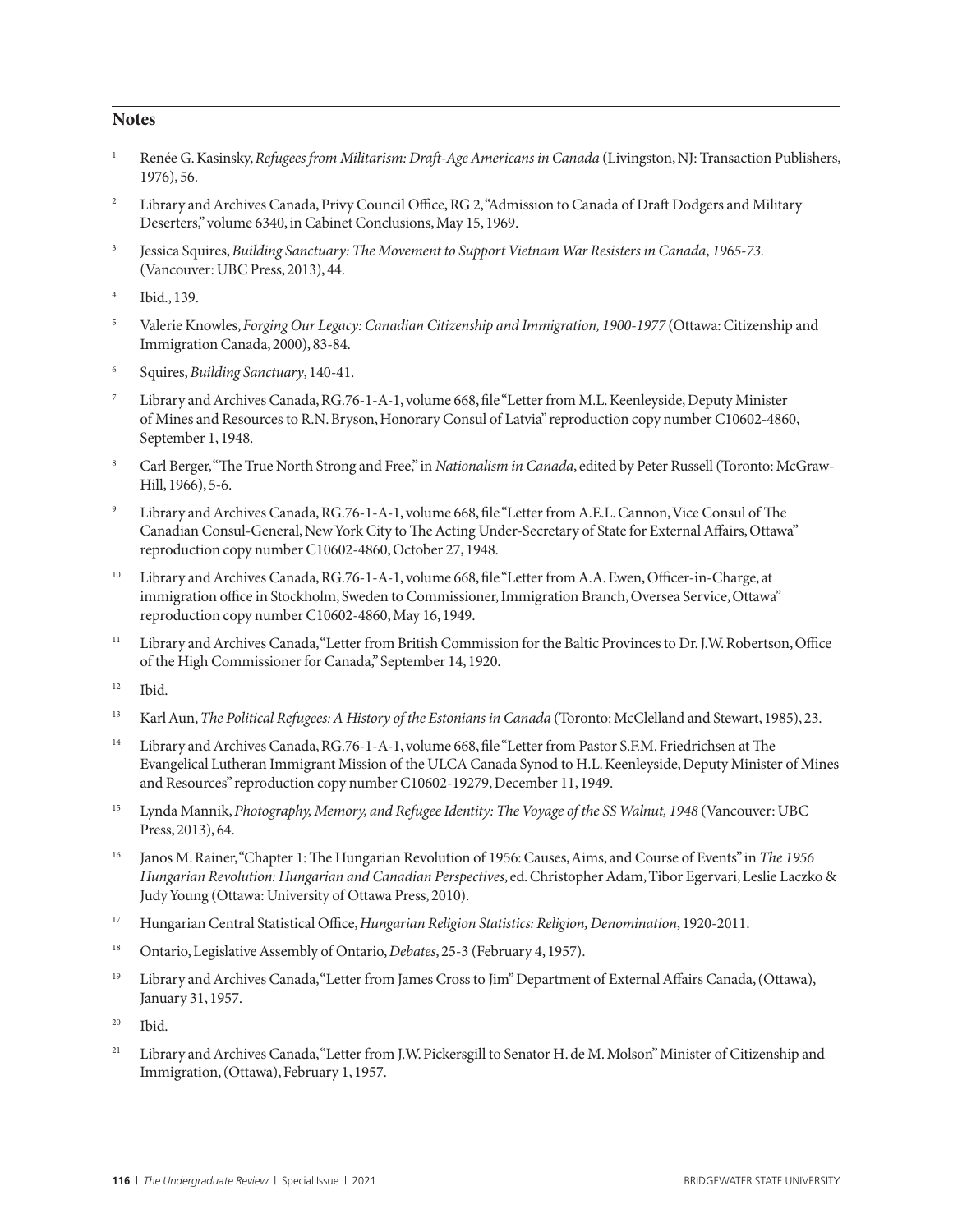- <sup>22</sup> Library and Archives Canada, "Memorandum from Joseph L. Bottlik to Leslie M. Frost, QC. Prime Minister of the Province of ON regarding the visit of John Yaremko MPP, QC and Joseph L. Bottlik to Hungarian Refugees in Europe" (Ottawa), n.d., 12; Ontario, Legislative Assembly of Ontario, *Debates*, 25-3 (February 4, 1957), 119.
- <sup>23</sup> Laura Madokoro, "The Refugee Ritual: Sopron Students in Canada," *Journal of the Canadian Historical Association* 19, no. 1 (2008): 257.
- <sup>24</sup> Ibid., 257.

#### **Bibliography**

- Aun, Karl. *The Political Refugees: A History of the Estonians in Canada.* Toronto: McClelland and Stewart, 1985.
- Berger, Carl. "True North Strong and Free." In *Nationalism in Canada.* Edited by Peter Russell. Toronto: McGraw Hill, 1966.
- Hungarian Central Statistical Office. *Hungarian Religion Statistics: Religion, denomination, 1920-2011.*
- Kasinsky, Renée G. Refugees from *Militarism: Draft-Age Americans in Canada.* Livingston, NJ: Transaction Publishers, 1976.
- Knowles, Valerie. *Forging Our Legacy: Canadian Citizenship and Immigration, 1900-1977.* Ottawa: Citizenship and Immigration Canada, 2000.
- Library and Archives Canada. "Letter from British Commission for the Baltic Provinces to Dr. J.W. Robertson, Office of the High Commissioner for Canada." September 14, 1920.
- Library and Archives Canada. "Letter from J.W. Pickersgill to Senator H. de M. Molson." Minister of Citizenship and Immigration. Ottawa. February 1, 1957.
- Library and Archives Canada. "Letter from James Cross to Jim." Department of External Affairs Canada, Ottawa. January 31, 1957.
- Library and Archives Canada. "Memorandum from Joseph L. Bottlik to Leslie M. Frost, QC. Prime Minister of the Province of ON regarding the visit of John Yaremko MPP, QC. and Joseph L. Bottlik to Hungarian Refugees in Europe." Ottawa. N.d.
- Library and Archives Canada. Privy Council Office. RG 2. "Admission to Canada of Draft Dodgers and Military Deserters." Volume 6340, in Cabinet Conclusions. May 15, 1969.
- Library and Archives Canada. RG.76-1-A-1. Vol. 668. File "Letter from A.A. Ewen, Officer-in-Charge, at immigration office in Stockholm, Sweden to Commissioner, Immigration Branch, Oversea Service, Ottawa." Reproduction Copy Number C10602-4860. May 16, 1949.
- Library and Archives Canada. RG.76-1-A-1. Vol. 668. File "Letter from A.E.L. Cannon, Vice Consul of The Canadian Consul-General, New York City to The Acting Under-Secretary of State for External Affairs, Ottawa." Reproduction Copy Number C10602-4860. October 27, 1948.
- Library and Archives Canada. RG.76-1-A-1. Vol. 668. File "Letter from M.L. Keenleyside, Deputy Minister of Mines and Resources to R.N. Bryson, Honorary Consul of Latvia." Reproduction Copy Number C10602-4860. September 1, 1948.
- Library and Archives Canada. RG.76-1-A-1. Vol. 668. File "Letter from Pastor S.F.M. Friedrichsen at The Evangelical Lutheran Immigrant Mission of the ULCA Canada Synod to H.L. Keenleyside, Deputy Minister of Mines and Resources." Reproduction Copy Number C10602-19279. December 11, 1949.
- Madokoro, Laura. "The Refugee Ritual: Sopron Students in Canada." *Journal of the Canadian Historical Association* 19, no. 1 (2008): 253-278. Doi:10.7202/037434ar.